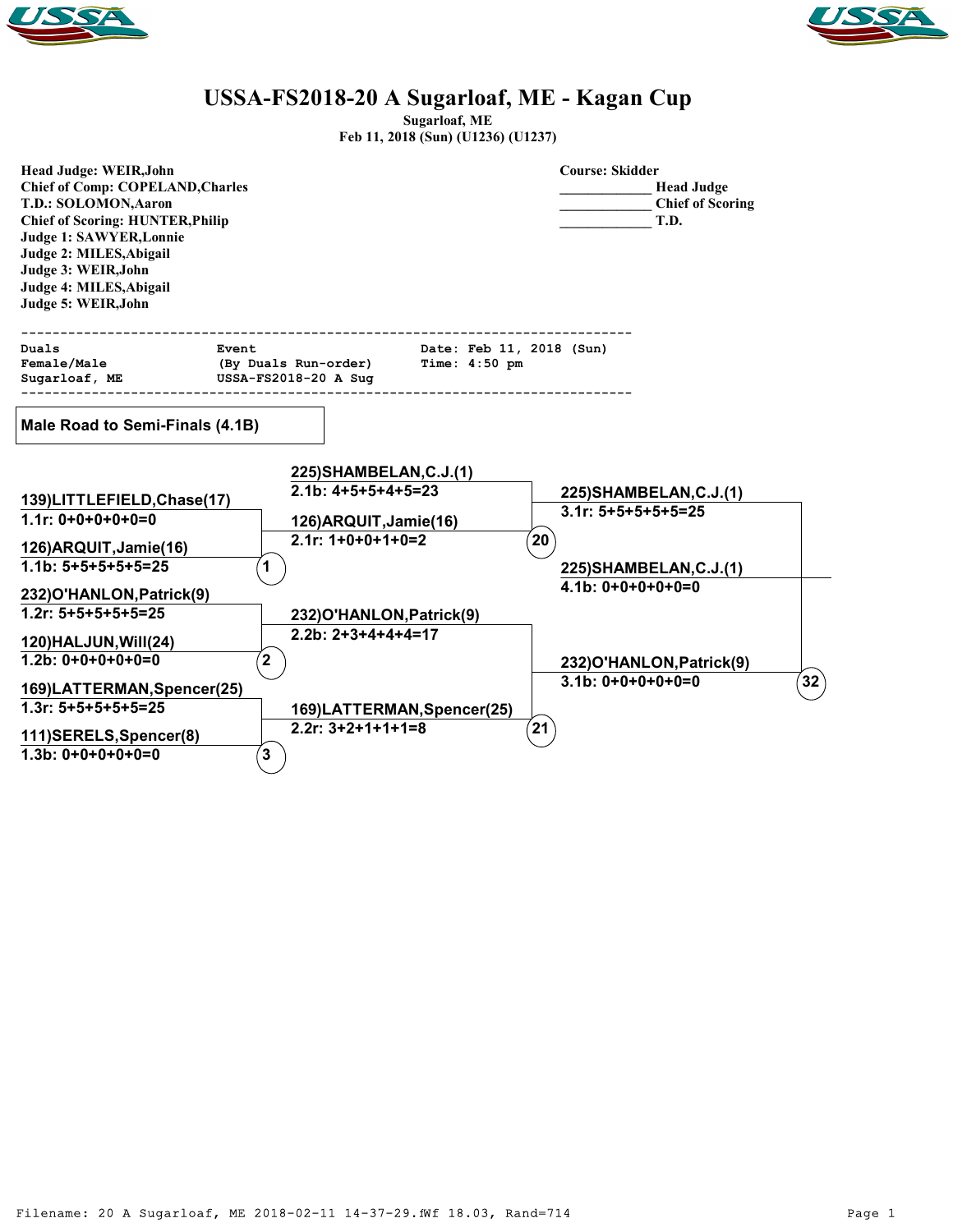| Duals                           | Event                      | Date: Feb 11, 2018 (Sun) |    |
|---------------------------------|----------------------------|--------------------------|----|
| Female/Male                     | (By Duals Run-order)       | Time: 4:50 pm            |    |
| Sugarloaf, ME                   | USSA-FS2018-20 A Sug       |                          |    |
|                                 |                            |                          |    |
|                                 |                            |                          |    |
| Male Road to Semi-Finals (4.1R) |                            |                          |    |
|                                 |                            |                          |    |
| 124) PETRONE, Jack(5)           |                            |                          |    |
| $1.4r: 4+4+4+4=17$              | 124) PETRONE, Jack(5)      |                          |    |
| 121) SCHEID, Nicholas (28)      | $2.3b: 4+5+5+4+5=23$       |                          |    |
| $1.4b: 1+1+4+1+1=8$             | 4                          | 124) PETRONE, Jack(5)    |    |
| 129)GRUELLE, Winston(21)        |                            | $3.2r: 3+2+0+4+1=10$     |    |
| $1.5r: 2+3+3+2+3=13$            | 129)GRUELLE, Winston(21)   |                          |    |
| 143) EGAN, Jack (12)            | $2.3r: 1+0+0+1+0=2$        | 22                       |    |
| $1.5b: 3+2+2+3+2=12$            | 5                          | 219)BOLESKY, Blake(4)    |    |
| 904) ARNER, Colin (13)          |                            | $4.1r: 5+5+5+5+5=25$     |    |
| $1.6r: 1+1+2+1+1=6$             |                            |                          |    |
|                                 | 150) POULIN, Bryce(20)     |                          |    |
| 150) POULIN, Bryce (20)         | $2.4b: 0+0+0+0+0=0$        | 219)BOLESKY, Blake(4)    |    |
| $1.6b: 4+4+3+4+4=19$            | 6<br>219)BOLESKY, Blake(4) | $3.2b: 2+3+5+1+4=15$     | 33 |
|                                 | $2.4r: 5+5+5+5+5=25$       | 23                       |    |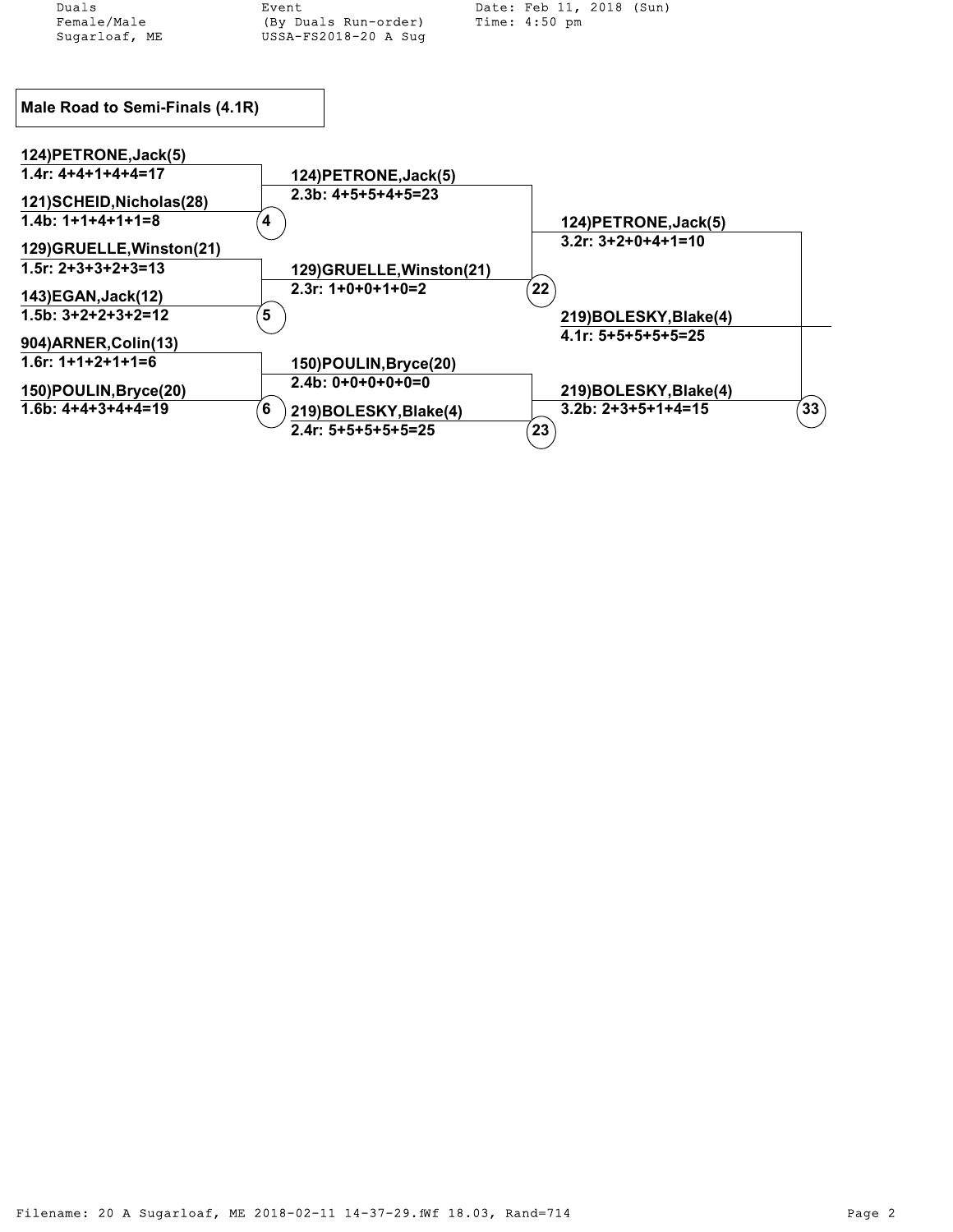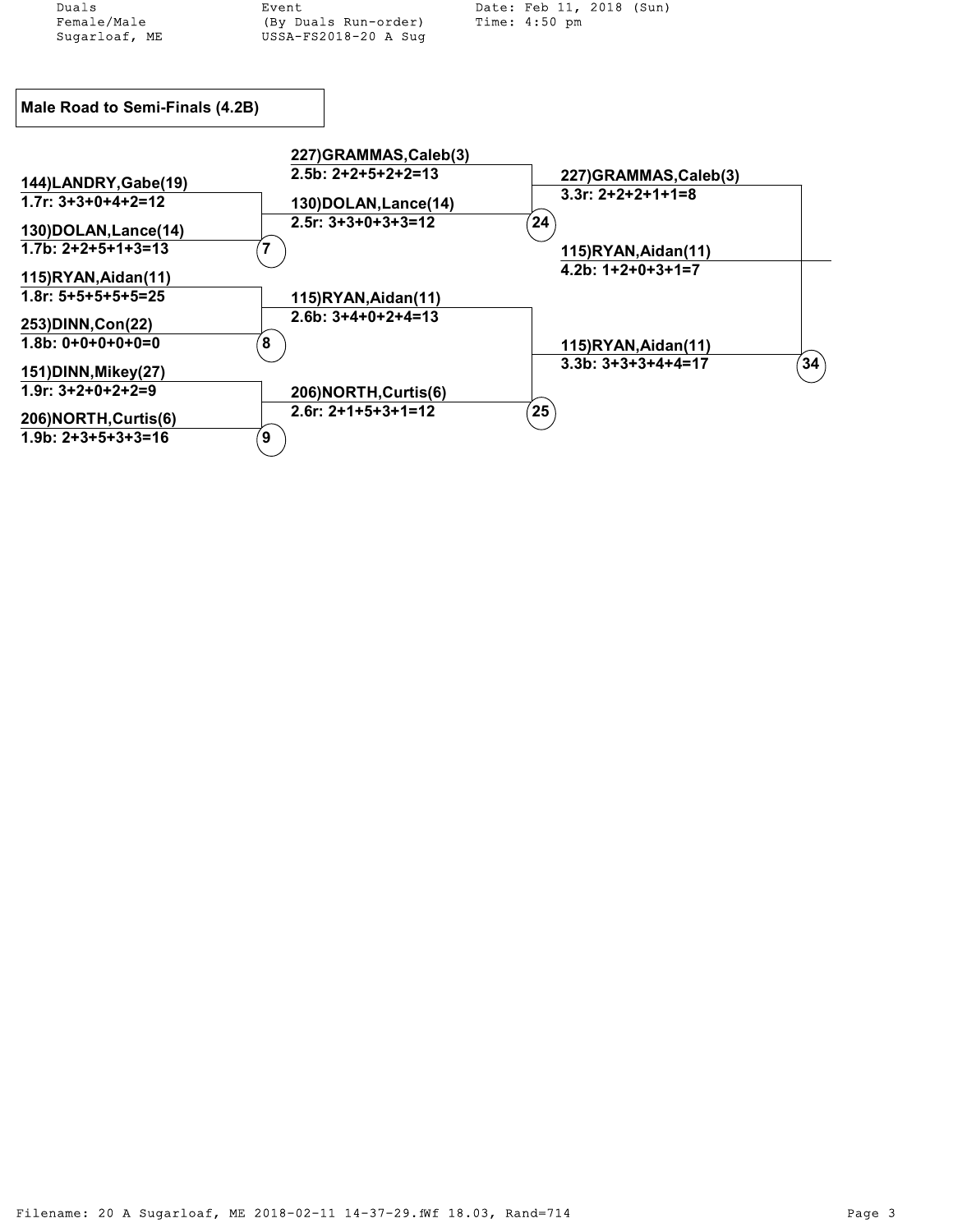| Duals                           | Event                          | Date: Feb 11, 2018 (Sun)   |
|---------------------------------|--------------------------------|----------------------------|
| Female/Male                     | (By Duals Run-order)           | Time: 4:50 pm              |
| Sugarloaf, ME                   | USSA-FS2018-20 A Sug           |                            |
|                                 |                                |                            |
|                                 |                                |                            |
| Male Road to Semi-Finals (4.2R) |                                |                            |
|                                 |                                |                            |
| 209)CAPLAN, Nathan(7)           |                                |                            |
| 1.10r: (NoShow)                 | 114) DAMORE, Tyler (26)        |                            |
| 114) DAMORE, Tyler (26)         | $2.7b: 2+3+0+3+3=11$           |                            |
| $1.10b: 0+0+0+0+0=0$            | 10                             | 133)LAMLEIN, Raymond(10)   |
|                                 |                                | $3.4r: 2+1+0+1+0=4$        |
| 132) MCKENZIE, Myles (23)       |                                |                            |
| $1.11r: 0+0+0+0+0=0$            | 133)LAMLEIN, Raymond(10)       |                            |
| 133)LAMLEIN, Raymond(10)        | $2.7r: 3+2+5+2+2=14$           | 26                         |
| $1.11b: 5+5+5+5+5=25$           | 11                             | 112)GRAMMAS, Elijah(2)     |
|                                 |                                | 4.2r: $4+3+5+2+4=18$       |
| 136)ROTHBERG, Michael(15)       |                                |                            |
| $1.12r: 3+3+1+1+2=10$           | 131)LESHEM, Alon(18)           |                            |
| 131)LESHEM, Alon(18)            | $2.8b: 1+1+0+1+1=4$            | 112)GRAMMAS, Elijah(2)     |
| $1.12b: 2+2+4+4+3=15$           |                                |                            |
|                                 | 12<br>112) GRAMMAS, Elijah (2) | 35<br>$3.4b: 3+4+5+4+5=21$ |
|                                 | $2.8r: 4+4+5+4+4=21$           | 27                         |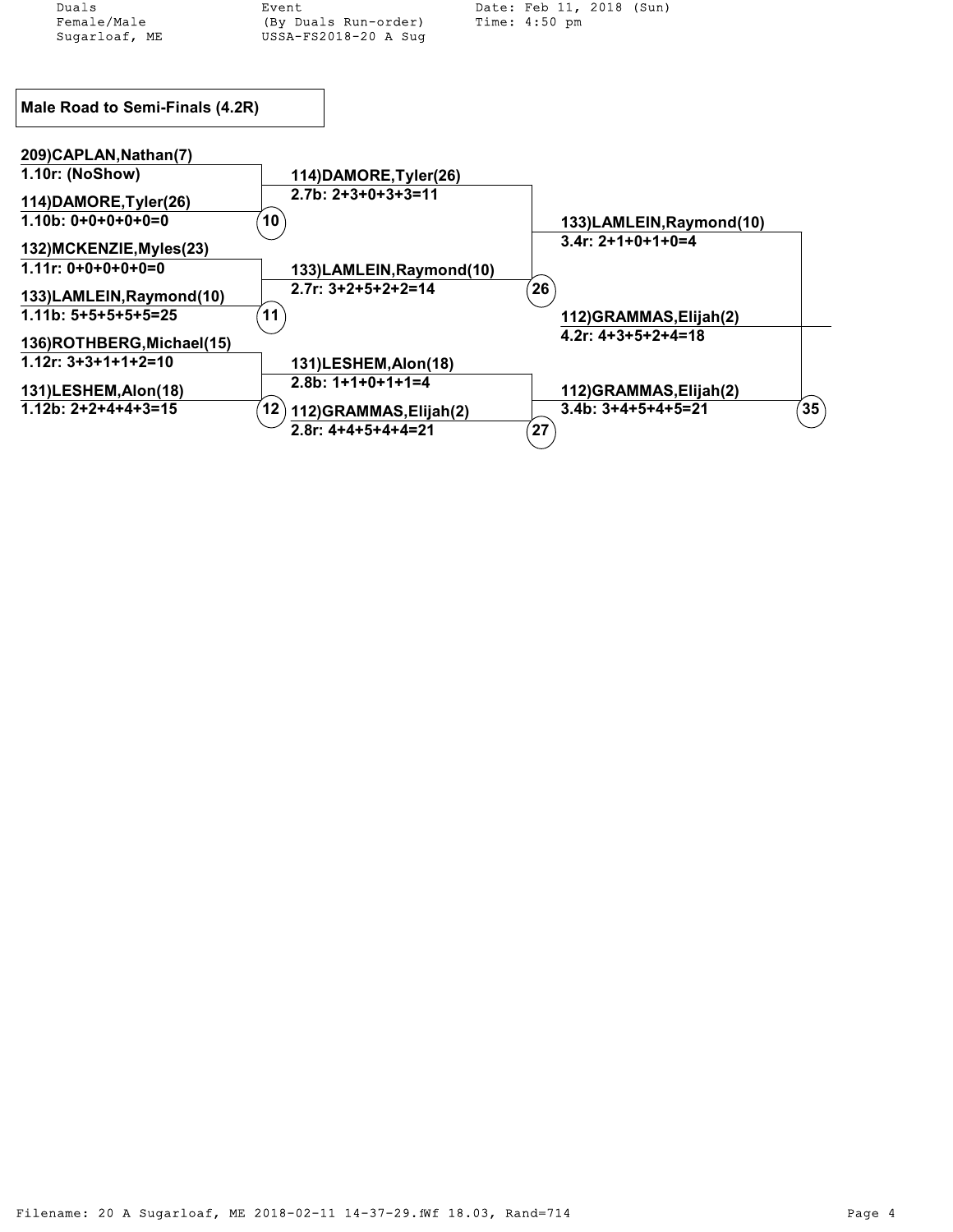

Female/Male (By Duals Run-order) Sugarloaf, ME USSA-FS2018-20 A Sug

Duals Event Date: Feb 11, 2018 (Sun)

## **Female**